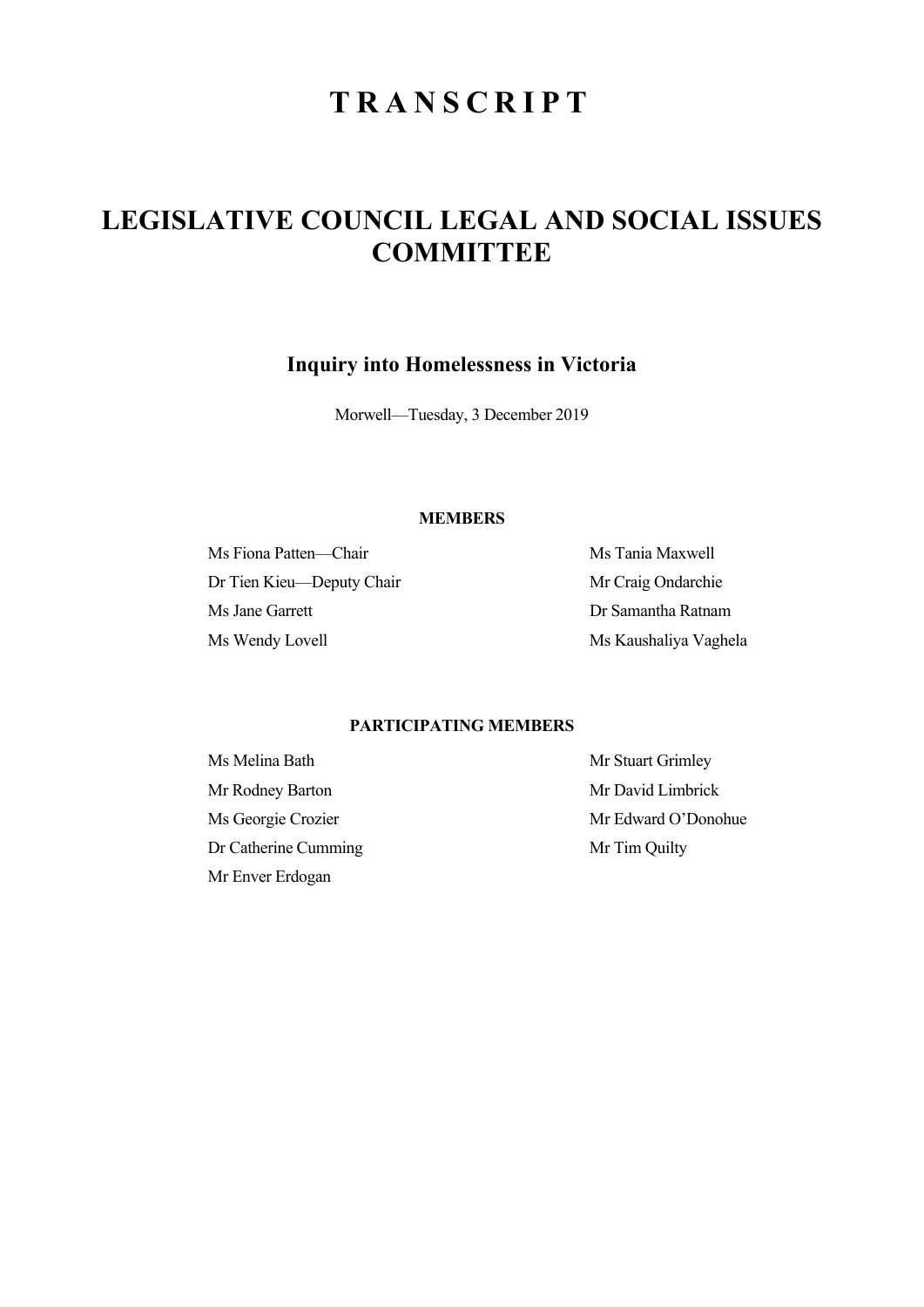#### **WITNESSES**

Ms Courtney Eacott, Coordinator, Homelessness Services, Gippsland, and

Ms Aleisha Olivier, Brief Intervention Worker, Community Housing (Vic) Limited.

**The CHAIR**: Thanks so much for coming today. I appreciate that you have been here, so you have heard some of the information from Quantum as well, so that is great.

As you have heard, we are the Legal and Social Issues Committee, and we are doing our Inquiry into Homelessness in Victoria. Just a little bit of information: this is obviously being recorded for Hansard, and the evidence that you provide for us is protected by parliamentary privilege. That means that the evidence you give today is protected by law. However, any comments that you might repeat outside here may not have the same protection, and any deliberately false evidence or misleading of the Committee may be considered a contempt of Parliament. As I have said, it is being recorded, and we will certainly send you a transcript so you can make any corrections that you like to it. Ultimately it will obviously form part of the evidence that we deliberate over for our report, and it will also appear on our website.

If you would like to make some opening remarks, and then we could open it up to the Committee for questions. Thank you.

**Ms EACOTT**: Firstly, we would just like to acknowledge the traditional owners on whose land we are meeting on today, the Gunnai/Kurnai people, and pay our respects to elders past, present and emerging.

We are from Community Housing based here in Morwell, and we have got some handouts if anyone is interested.

**The CHAIR**: Brilliant, very helpful.

**Ms EACOTT**: Just basically with the information we are going to go through today—we are a little bit nervous.

**Ms OLIVIER**: Yes. So nervous.

**Ms LOVELL**: And this is really confronting, the way we all line up facing you.

**The CHAIR**: Maybe some of us should sit next to you.

**Ms OLIVIER**: That's okay.

**Ms LOVELL**: And just treat it like a conversation. That is all it is.

**Ms EACOTT**: The smiles definitely help. We have got our handout there, which will basically go through a lot of the information that we will be sharing today. We acknowledge that probably some of the information that we will be sharing is stuff that you will have heard earlier today and yesterday, but it just demonstrates that our region is really united in what and how we believe about homelessness and the issue that we face together as a group. Our understanding and our experience of homelessness in our region really comes down to a lack of affordable housing options for people, both short- and long-term, and the support to sustain those tenancies once we are able to secure people in long-term housing.

We have provided some analysis of clients that we work with. We are the entry point for homelessness for Latrobe Valley and for the Bairnsdale region, where you were yesterday. So we have provided some information about the clients that we work with just to give you a bit of an idea of those that we represent in our region. As an entry point we assisted nearly 2500 people last year, and you can see there that it is roughly a 50-50 split with male and female clients.

**Ms OLIVIER**: And it is worth noting that with those clients as well that does not include children; it is just adults.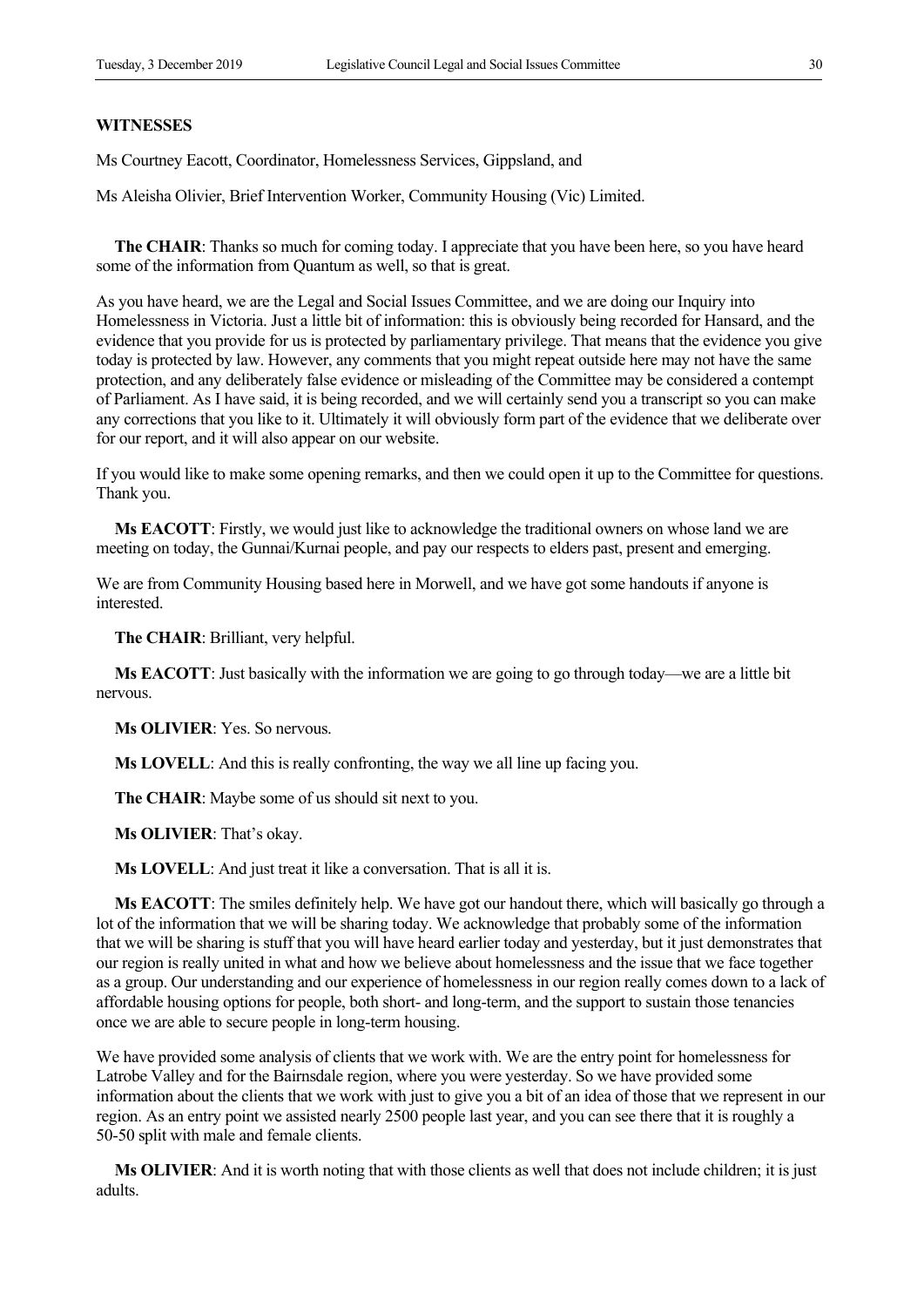**Ms EACOTT**: Yes, as an agency we do not count children because that is not our specialty. We are not trained for specialist analysis of children's needs. That is Child First and all those other partner agencies that we work with.

We can see that nearly 60 per cent of the people that we work with are in that 26 to 45 age range, and we also see that—it is on the next slide—about 60 per cent of the people that we assist are presenting on their own, so we have got single people in that 26 to 45 age range as well. Just building on one of the points made by Quantum in the last presentation is that 143 people of the clients that we assisted last year were from outside the area. So they had relocated to Latrobe Valley and needed housing assistance here.

**Dr KIEU**: Mostly from Melbourne?

**Ms EACOTT**: Yes, mostly Melbourne, but we get a lot of people from interstate as well.

**Ms OLIVIER**: Yes, Tasmania.

**Ms EACOTT**: Yes, a lot of people. We were surprised, actually, when we looked at the analysis to see how many were from Tasmania and Western Australia. So it seems like a bit of a random place to end up, but for some reason they end up here.

**Mr BARTON:** No, they heard you are having all the fun here.

**Ms BATH**: A wonderful place to end up.

**Ms OLIVIER**: Was there anything else to point out?

**The CHAIR**: I think your churn rate—that the returning customers is high.

**Ms EACOTT**: Yes, exactly. It is disappointing to see that over half the people that we assist have been through our service before, but it just goes to show—again, reiterating some of the points of Quantum—that we can get people into housing or provide a service, but there is nothing there to keep them there and people keep coming back through the system.

**Mr BARTON**: They need that continued support.

**Ms OLIVIER**: Yes, there is just a lack of support, and so they continue to re-present.

**Ms EACOTT**: So about 60 per cent of the people that we see are in short-term or emergency accommodation, so that is couch surfing—that sort of client group.

**Ms OLIVIER**: Boarding houses.

**Ms EACOTT**: Yes, it is only about 9 per cent of people that we assist that are sleeping rough, which is the client group that people think of when they think of homelessness. We have also got there just for you to see that the length of support that we are providing at the entry point has grown over the last four years. So in that little table: not only are more people presenting to service with more complex issues but they are being held for longer periods of time, which is putting additional stress on the resources that we have.

**The CHAIR**: When you say 'held', what do you mean?

**Ms EACOTT**: So as an entry point ideally we are to do an assessment and then provide either an immediate housing option or a short-term option and then refer on to more longer term supports, but we have seen a decline in the availability of those longer term supports—so a case management service or something like that—which, if they are not there, then we cannot just send people away. We have got to provide a service, even if it is not quite enough. So we are finding that we are working with people for longer periods of time. It is up around 40 days at the moment that they are being held at an entry point before they are either being closed or referred on. We are also seeing that there were 248 unassists in the last financial year. So those were people presenting to our service who we have not had either the capacity or the resources to provide an outcome for.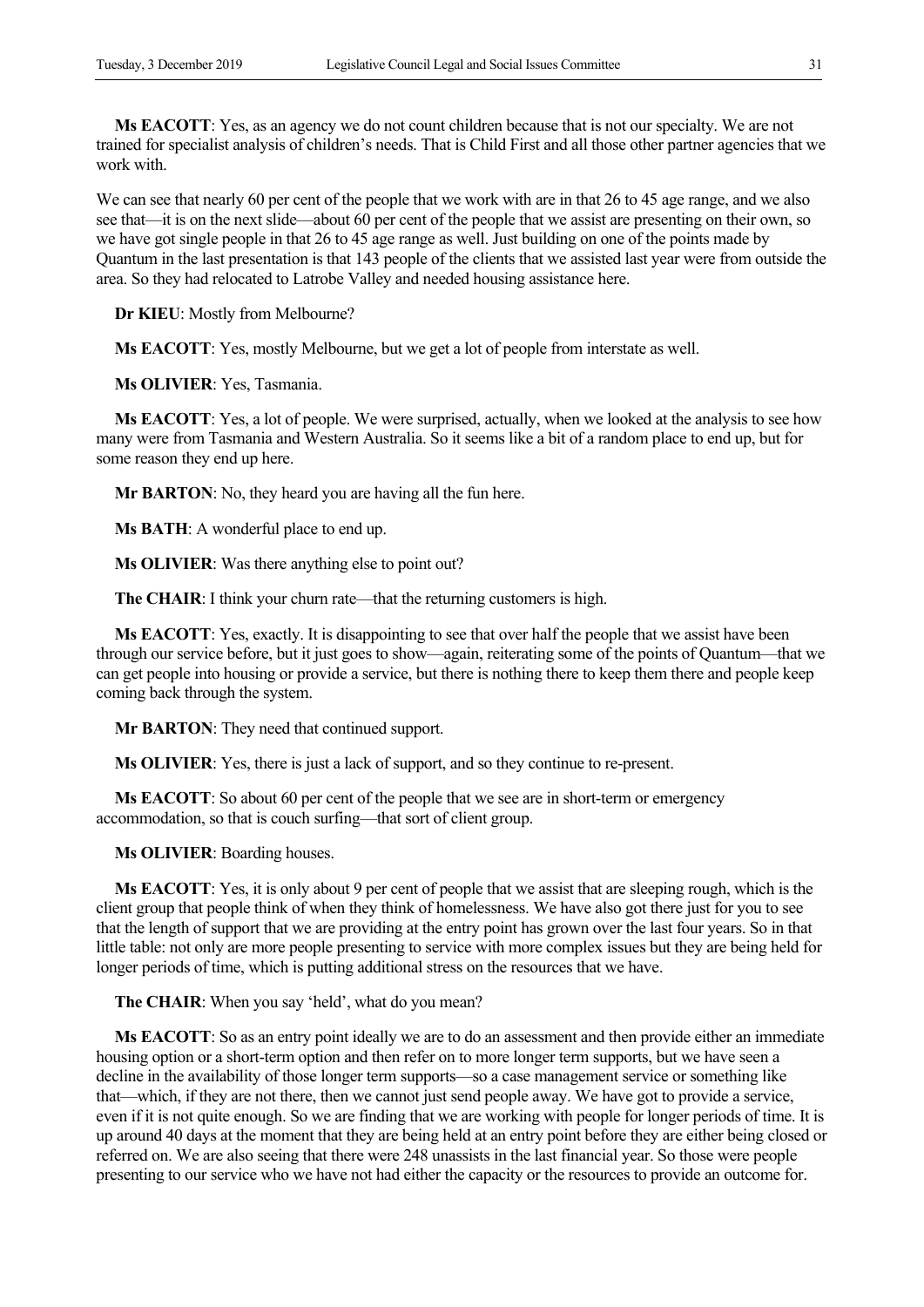**Ms OLIVIER**: And they are the ones that we have recorded as well. We are starting to get better at recording them.

**Ms EACOTT**: Like we were saying, staff are very pressed for time, so unfortunately it does not become a high priority to record the people that we are not working with. You always prioritise the clients that you are working with, to make sure that their information is up to date. So, like Aleisha said, that number realistically is higher but we can only go off the numbers that we have got in the system.

We have also just got some information there on mental health. Nearly 50 per cent of the people that we see disclose a mental health diagnosis, and we would suspect that that would be significantly higher, given that a lot of people are not willing to disclose that sort of information,

**Ms OLIVIER**: And out of those 45 per cent of our clients that have identified a mental health diagnosis, only 35 per cent have identified that they are receiving support. So there are still a lot of clients that are not receiving any mental health support at all.

**The CHAIR**: Even though they have been diagnosed?

**Ms OLIVIER**: Yes. A lot of our clients are not medicated and engaging with psychologists or anything like that.

**Ms EACOTT**: And just in terms of housing affordability, we have listed income as well as a component to consider—that 30 per cent of our clients presenting that are on Newstart allowance, and of this 4 per cent of people that we see that are receiving an employee income, only 37 people were in full-time employment out of the nearly 2500 people that we are seeing, so it is a very, very small proportion of clients that we are working with.

We are sort of going on to a little bit about our short-term housing options. We are the transitional housing manager for Latrobe Valley, Wellington and East Gippsland shires, and of that there are only 130 properties available. So just like Quantum were saying, there is a shortage of properties, and from what we have seen there was a 22 per cent decrease in availability over the last three years. So we are seeing that people are staying in those properties because there is not the exit for them to go into, which means they are not turning over as quickly, which means we cannot get more people into them. So although we still have the same stock, we just cannot get the same number of tenancies through those doors.

**Ms OLIVIER**: And a lot that would come down to housing affordability and just lack of access into the private rental market. Especially looking at Newstart allowance, for example, most of our clients are on Newstart that come through the doors, and with rent assistance that is around \$650 to \$700 a fortnight. And then we are competing against people that work full-time, with kids, that have really good rental histories, as opposed to a lot of our clients that are blacklisted, drug and alcohol, mental health, get paid \$600 a fortnight. We just cannot get them into a private rental as quickly as we used to. Then once they are in they are not maintaining the rental, so then they are coming back through the doors again.

**Ms EACOTT**: We also wanted to mention a little bit about the private rental market, just as Aleisha sort of alluded to a little. Obviously we rely heavily on private rental as our long term housing avenue for people. So of these we had 1462 single people presenting to our service and throughout Gippsland there are only 25 affordable one-bedroom properties. I do not need a calculator to figure that out.

**Mr BARTON**: I shouldn't laugh. It is just so frustrating.

**Ms EACOTT**: That is a significant imbalance there. According to the DHHS quarterly rental report for September, there are 701 affordable private rental properties throughout the Latrobe Valley, Wellington and East Gippsland shires.

**Ms LOVELL**: Were they available properties or properties that are actually already meant to be—

**Ms EACOTT**: They are just considered to be affordable, so they are not necessarily available. Gippsland is often considered to be an affordable area to rent it, and for some client groups it is. Our three-bedroom stock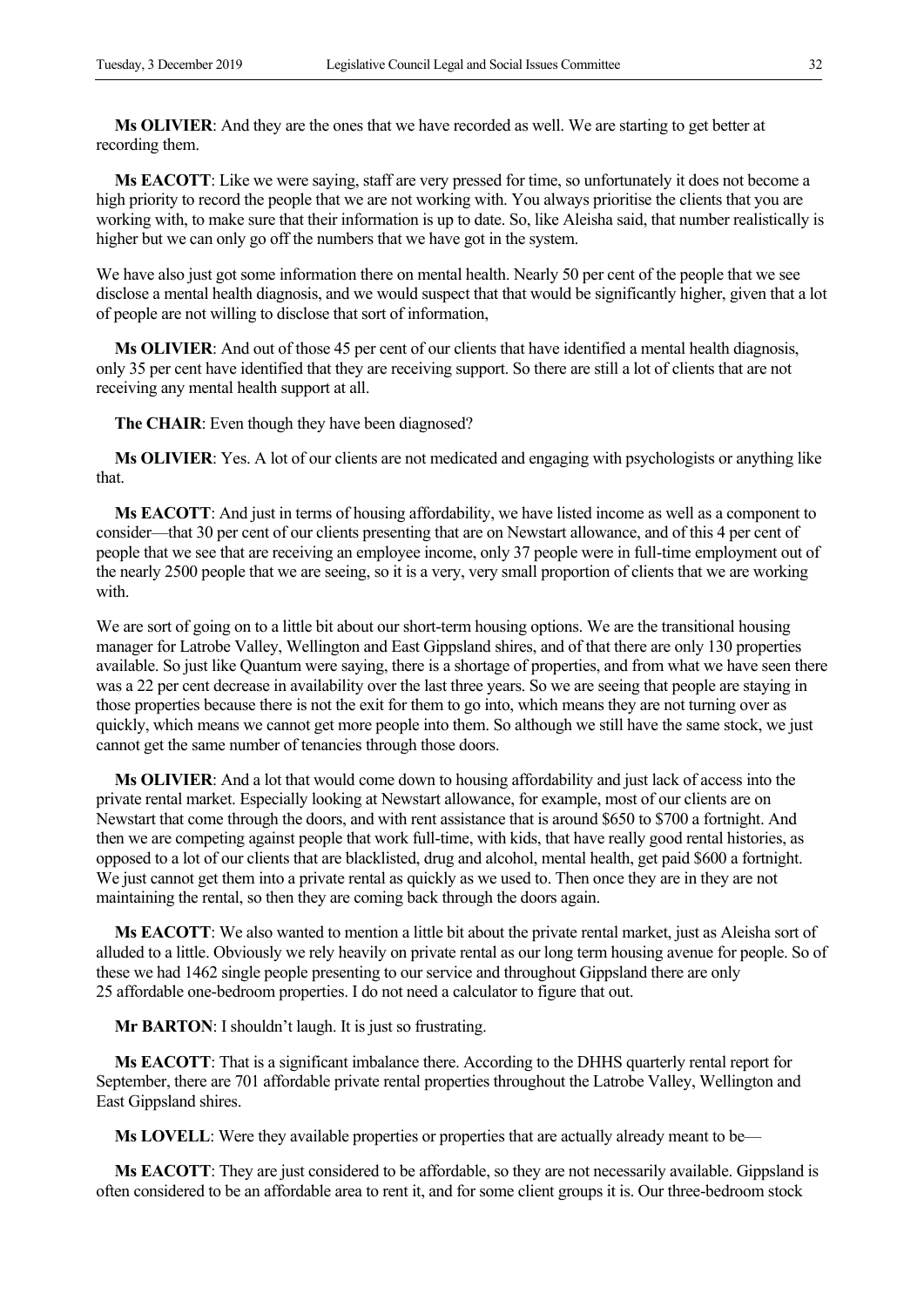can be quite affordable for people, but unfortunately there are just so many people in the single bracket that you really just cannot get into that market. We also just wanted to mention Community Housing Limited is a housing association so we own and manage our own housing stock. We have 276 long-term properties in Gippsland, and that is all of Gippsland, down to the Bass Coast, South Gippsland, Baw Baw shires as well, so obviously that is a very limited stock as well.

**Ms LOVELL**: How many of those were stock transfers from the office of housing?

**Ms EACOTT**: I do not know, to be honest. I do not work in the long-term team, but I think we have had those properties for quite a few years, so I do not think there has been a significant increase for a while.

**Ms LOVELL**: Stock transfers have been going on since housing associations.

**Ms EACOTT**: Yes, I am not sure. Sorry. I do not know. Inner Gippsland has been a homelessness launch site for the last couple of years. I am not sure how much you would be aware of that, but there were three regions throughout the state that were identified as launch sites, so Inner Gippsland, Hume Moreland and Brimbank Melton were all identified. A couple of pilot programs were rolled out in the area, and we were lucky enough to secure two of those, one being the brief intervention program that Aleisha works in. We were really fortunate to have someone in the team already that is experienced and skilled and enthusiastic, and we have managed to keep her, which is great.

**The CHAIR**: She still looks enthusiastic as well. It is amazing.

**Ms EACOTT**: And that does not happen a lot, so we are very fortunate. I do not know if you wanted to talk a little bit about that.

### **Ms OLIVIER**: Sure.

**The CHAIR**: Yes, enthusiastically.

**Ms OLIVIER**: The Brief Intervention program was developed to try and address the gap between IAP and case management. We run it as short-term—

**The CHAIR**: Can you just spell out what IAP is?

**Ms OLIVIER**: Yes. IAP is initial assessment and planning.

**Mr BARTON**: You didn't know that, Chair?

**The CHAIR**: I need a dictionary, seriously.

**Ms OLIVIER**: It was developed to address the gap between the initial intake and case management. We have kind of run it as a short-term case coordination, and I am working with clients that I guess just need that little extra help, so whether it something as simple as just going to the real estate with them because they are too anxious to go themselves or someone that has not rented before, so they are not blacklisted but they still do not have a rental history, which we find hard as well. But what we are finding as well is that the Brief Intervention program is taking on more clients that probably should be case managed, but the waitlist over at Quantum for case management is very, very, very long because, as they said, they are quite short-staffed as well, so we need more staff and I guess longer periods of support.

**Ms EACOTT**: Ideally when the brief intervention program was rolled out it was intended to be six to eight weeks support periods. We had a look this morning, and Aleisha's average length of support is 144 days, which is about 20 weeks.

**Ms OLIVIER**: That is awful timing.

**Ms EACOTT**: She is working with people for a lot longer than intended because of the—

**Ms OLIVIER**: There are lots of challenges.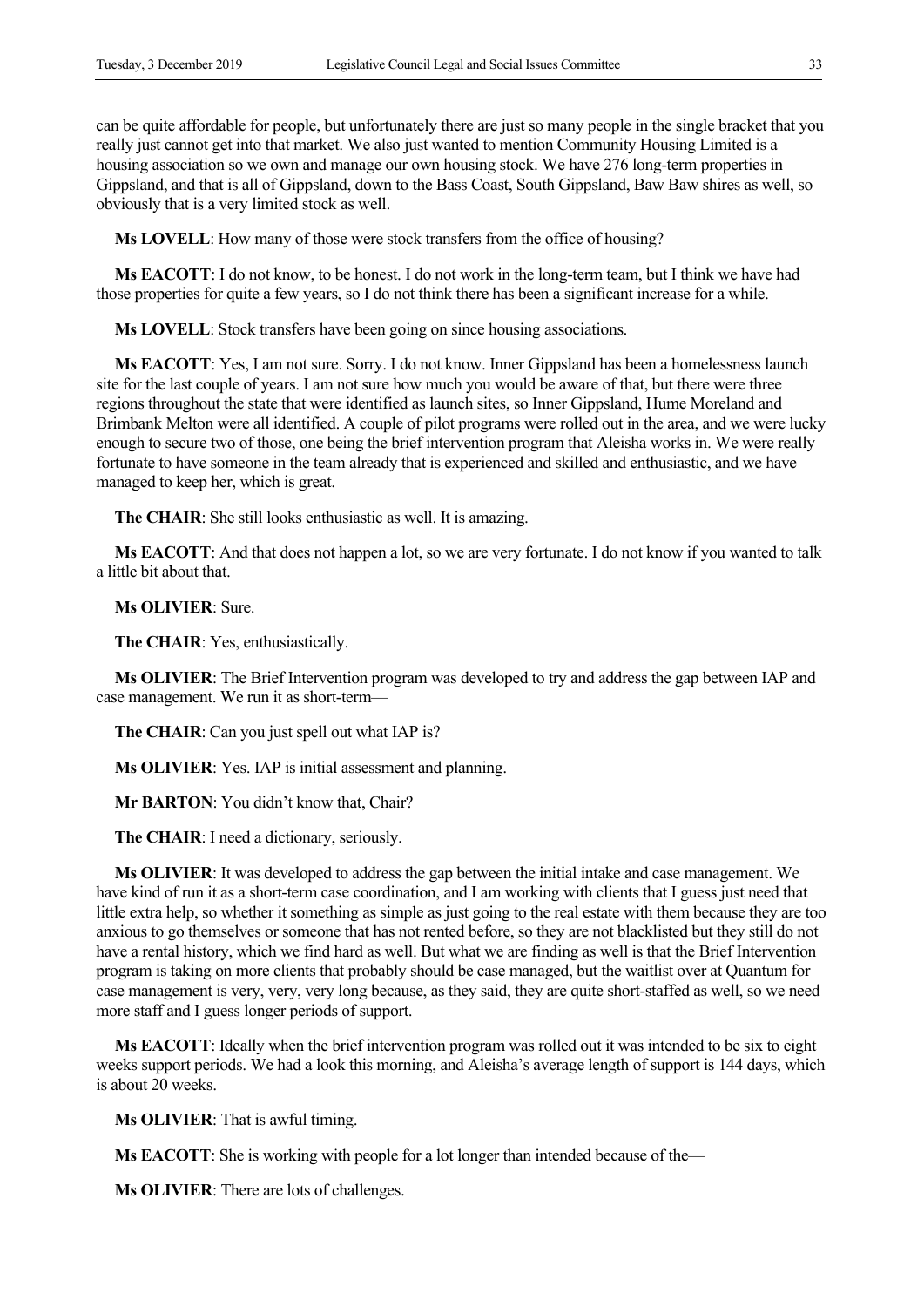**Ms EACOTT**: Yes—the shortages of housing options to get people into and also the shortages of additional places to refer people on to. Again, it is just holding people for that period of time that really need a little bit more support.

**Ms OLIVIER**: We also identified some advantages, being that it is a flexible support model and, as I touched on before, that it was developed to address the gap between the initial intake and case management. It is also good because I cover quite a big area—so it is Latrobe Valley, Bass Coast, Baw Baw and South Gippsland.

**Ms EACOTT**: And South Gippy, yes. The way that a lot of homelessness services are funded are by LGA, if you want to move from one LGA to another you cannot really access the service. There are kind of two agencies going, 'Oh, we're both really full; we can't help you'. So it has been ideal. It is only a small portion of people, but being able to help those people that want to move within the Inner Gippsland region and having the flexibility to do that has been really beneficial.

**Ms OLIVIER**: One of the disadvantages, I guess, is that there was no brokerage that was attached to the program. We know that another program that we will touch on soon, the Enhanced Housing Pathways, that had brokerage attached to it. So we are just accessing PRAP and HEF, and we will touch on PRAP as well. There is also no investment in new housing options and it is restricted by private rental access, so unfortunately I cannot do a homelessness support application through DHHS, which is the highest level. Even though I am supporting clients for, as we can see, an average of six months, I am still unable to do that application, which would get people houses a bit quicker. I also cannot nominate into our transitional housing properties.

#### **The CHAIR**: Why?

**Ms OLIVIER**: I can do crisis; we got permission off DHHS to do that. But again, then I put clients in crisis properties, they are only meant to be for 60 days and then next thing you know it has been 18 months and I still cannot get them out, which happened recently. Some of them are good. Some I can move on within four weeks, so we have got some pretty good stats there, but unfortunately sometimes they are stuck in there for a little bit longer, and then I cannot refer to Quantum because they have got a big waitlist as well. So you just go around in circles and you are working with clients a lot longer than what you probably should be, or used to, I guess.

**Ms EACOTT**: Yes. And we just noted down some reasons why we have had to close files as well, just for interest's sake—just the reasons why tenancies are breaking down or support periods are closing. We have seen a few non-engagements, a few rent arrears and those sorts of things; also things like we had a client that has gone into psychiatric care, we have had two go into rehab as well. But having this program available means that when they do return back to the area we can open up their file again and continue to support them. So we will have that flexibility, which is really great.

**Mr BARTON**: Sorry, can I just understand that? If they have gone into psychiatric care for a period of time, are you holding their property for them?

**Ms EACOTT**: No. I mean, it is a private rental program, so we cannot. It is really up to the landlord and the real estate agent.

**Ms OLIVIER**: I know there is one in particular where four were evicted for rental arrears in the last financial year, and I know one in particular went into psychiatric care, so then he fell into rental arrears because he was in hospital. He was not paying his rent. The real estate will not hold properties. The landlord has a mortgage to pay; they are not going to hold their properties.

**Mr BARTON**: But perhaps if we paid the rent while he was there for a couple of months.

**Ms EACOTT**: It depends on how long they are going to be away for. We have got the Private Rental Assistance Program, which you may have heard a bit about earlier today and yesterday. We have the funding for that in Outer Gippsland, the Bairnsdale area, so that would be something that we would look at. If they were already in a private rental, we would absolutely look at, 'Can we hold this property for them?', but these clients also may have disengaged from the service before securing the property as well. In that case we would just reopen their file when they come back through.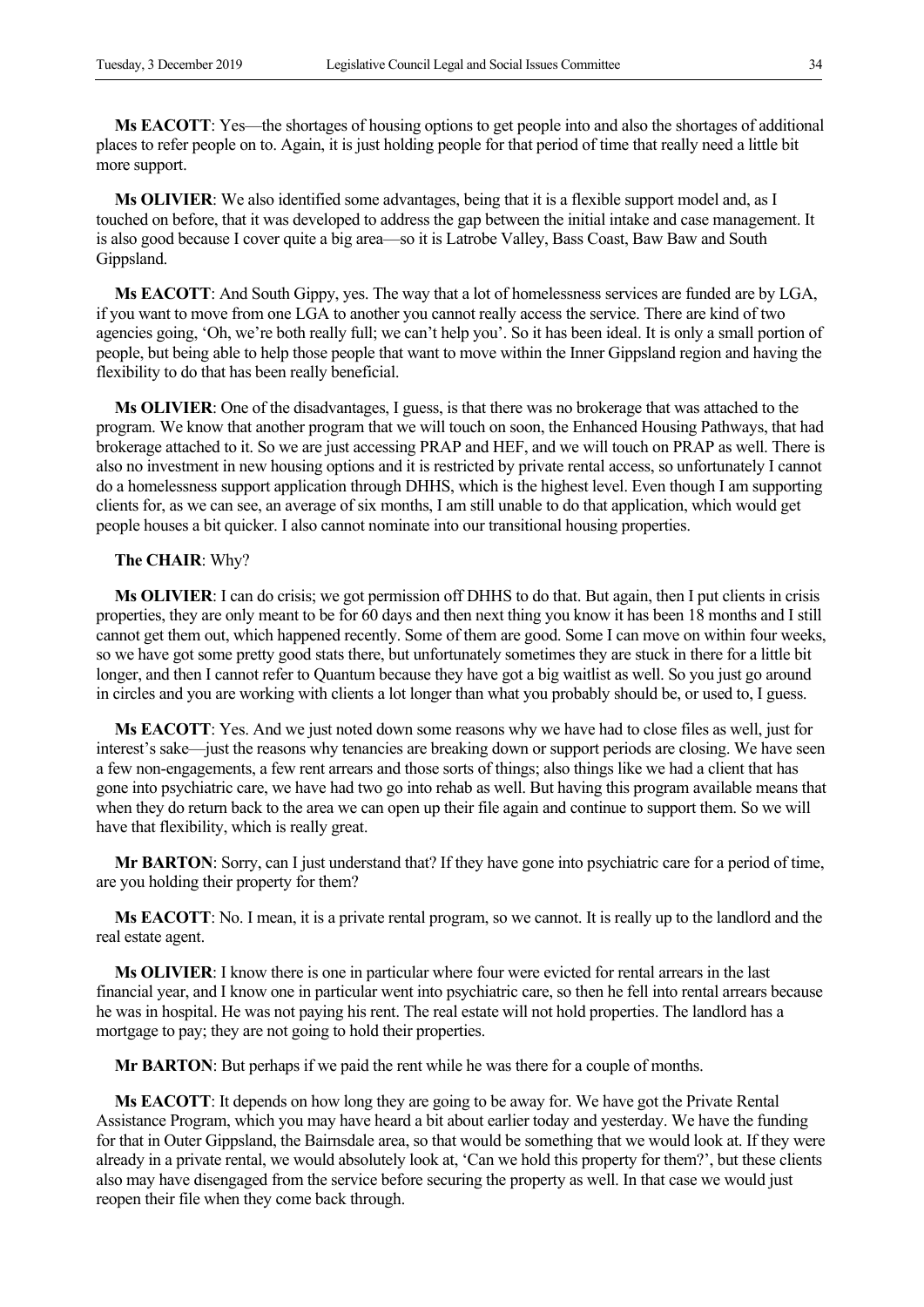**Mr BARTON**: What is the main trigger? Once we get them into private rental, what is the main trigger for them to fall over? Like rent arrears, but obviously there are other drivers behind that—whether they have an alcohol problem or drug problem or something.

**Ms OLIVIER**: Yes, like substance abuse and stuff.

**Ms EACOTT**: Usually if they are in rent arrears, like when we have clients break down for rent arrears, with the clients that we are working with their budgets are really marginal, so something as little as their rego on their car can throw out everything. So it is about being aware of those sorts of things and the things that they can access—you know, utility relief grants through DHHS, all those other avenues—to try to help people alleviate that issue, but also being aware of it before it escalates to that sort of stage.

**Mr BARTON**: If we could have supported them more while they were in there, from the Government's point of view it would be a lot cheaper.

**Ms EACOTT**: This program in particular, Brief Intervention, and the next one that we are going onto, once we close their files—so once they are housed—we do three-monthly follow-ups with that client. Every three months, if we have not heard from them, we will give them a call and we will give the real estate a call and say, 'How's your tenancy going? Are you experiencing any issues? What's going on there?'. We have found that that has helped to sort of catch a few things before they have escalated. It has also improved our relationship with the real estate to get in touch with us when things start to deteriorate with tenancies. Particularly with the Private Rental Assistance Program we have a significant number of referrals directly from the real estate agents. Tenants have presented and said, 'I've got to go into hospital for two weeks', or we had an instance where someone was renting in Bairnsdale and her child had to be in hospital in Melbourne for a few weeks, so she was travelling up and down. She was not working, so she could not afford her rent. We got a referral directly from the real estate. As soon as she had spoken to her real estate about it, they called us and we processed and paid the rent for that period of time so it did not deteriorate. That is what has been fantastic about that program. Once we get someone in a house, or once they secure the housing themselves, we need to keep them there.

**Mr BARTON**: We have got to keep them in there.

**The CHAIR**: And that is the cheapest approach.

**Ms EACOTT**: Yes, absolutely.

**Ms OLIVIER**: Yes, definitely.

**Ms EACOTT**: It is that stability for people as well. I could not imagine having to move every couple of months or something like that.

**The CHAIR**: Particularly with children and school.

**Ms OLIVIER**: So many of our clients do. So many of them do.

**Ms EACOTT**: We have got some information there about the Enhanced Housing Pathways program. Yesterday you would have heard a little bit from our colleague Robert, who does our Fulham program. He has been doing it for a long time and he is very, very knowledgeable and very passionate about the program. This program is a little deceptively titled: Enhanced Housing Pathways. Essentially it is a prison exit support program. It ties in really well with the work that we do at Fulham and a lot of the other agencies do at other prisons to assist people once they are released. Again, there are only three in the state—one in Inner Gippsland, one at SASHS and then one at VincentCare in Glenroy. They obviously cannot cover the whole state, but what we have found is that it has been really good, for the people who have wanted to engage with the program, to be able to offer support to a client group that otherwise would not be prioritised for support. A lot of the people coming into that program are single males, and when you have support agencies that are at capacity single males are not prioritised for support.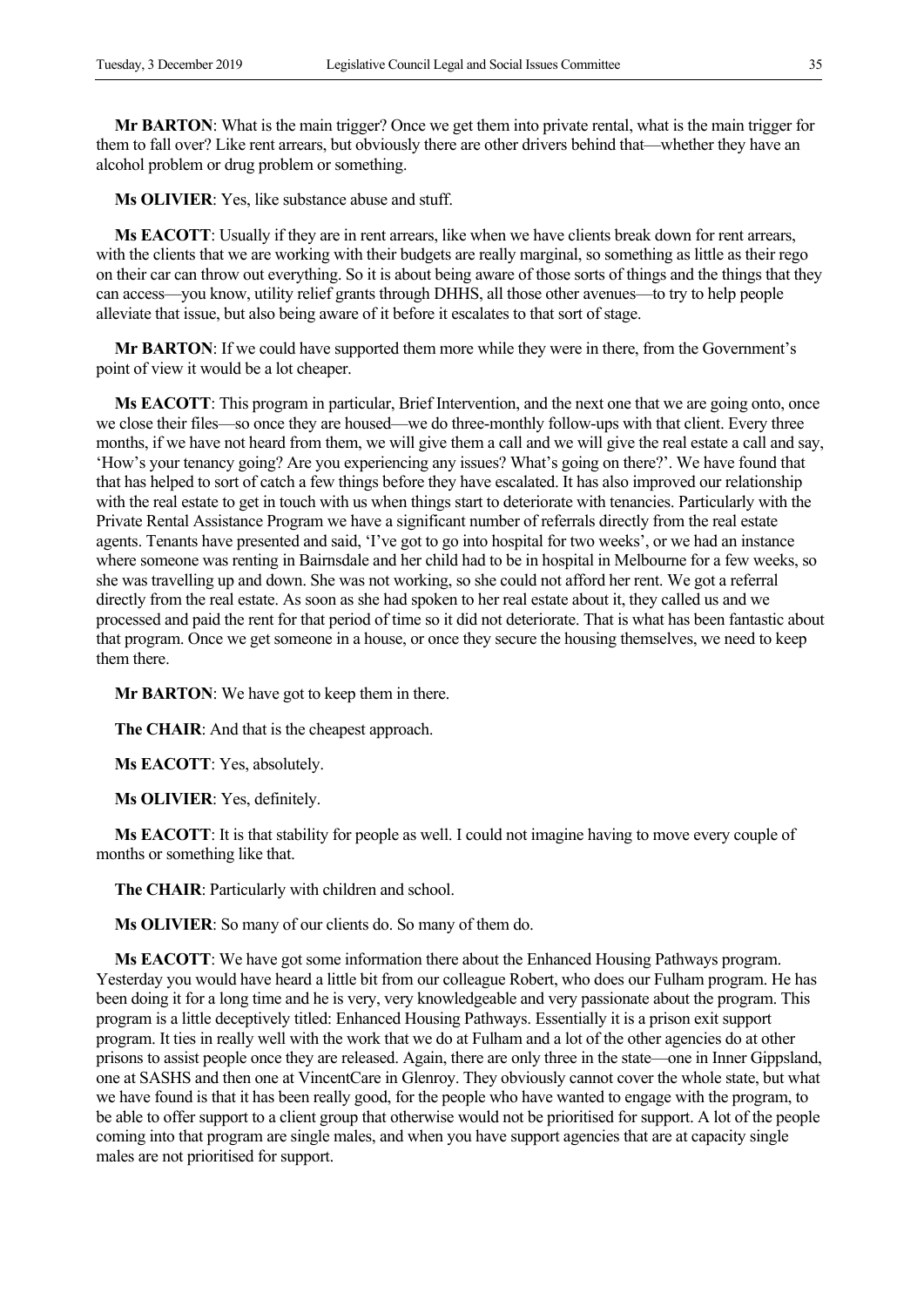**Dr KIEU**: Is it a good thing or is it alarming that Gippsland has received two pilot fundings? Is it an underlying problem in Gippsland?

**Ms EACOTT**: I do not know the reasoning behind why Inner Gippsland was chosen as the launch site. I am not sure; that is above my pay grade. But these two programs were both rolled out in the other two launch sites as well. Brimbank Melton and Hume Moreland also received the same two pilot programs. We do know that we have a significant number of people released to this area from prison because we have some large rooming houses in the Latrobe Valley. When someone is released from custody they can secure up to four weeks rent in advance from Corrections to enter a registered rooming house. For a lot of people that is their exit from prison. Obviously it is not the ideal exit to enter into a property with 20 other people who could potentially have other significant support issues and also may have been incarcerated.

**The CHAIR**: AOD.

**Ms BATH**: Social behaviours et cetera.

**Ms EACOTT**: It is disappointing. I have worked in the Fulham program alongside Robert as well. I have only worked at Fulham, obviously, but when the guys are being released they are really motivated to change their situation. It is at that point exactly when they are being released that they are at their most motivated and wanting to engage and wanting to turn their life around, and so many of these guys are being released to substandard accommodation where they are just so incredibly likely to re-engage with the behaviours that got them in prison in the first place.

**Mr BARTON**: They can fall over.

**Ms BATH**: Prison looked glamorous by comparison; is that what you are saying?

**Ms EACOTT**: Yes, absolutely. And it is unfortunate as well. I have seen a lot of local guys that are our clients here as well, and when I see them in prison they are kind of at their best, to be honest.

**The CHAIR**: Yes. Robert was saying they are coping very well in prison.

**Mr BARTON**: Yes, the structure.

**Ms EACOTT**: Yes, they are medicated, they are getting meals, they have structure, they have got a bed and they know what is coming, and it is unfortunate that that is the best service that we have for that client group at this point.

**Ms OLIVIER**: I do not know how many times we have heard clients say that they will just go back to prison because it is easier—you have got a roof over your head, you have got three meals a day, you have got structure.

**The CHAIR**: And that would be about the most expensive way to house a single person.

**Ms EACOTT**: Yes, absolutely.

**Ms OLIVIER**: You do not have to pay.

**Ms EACOTT**: Prisons are being built and expanded on across the state to cope with the increased numbers.

The CHAIR: Yes, but per person they are a very expensive way to put someone—

**Ms EACOTT**: Yes, absolutely. I am not sure if you just want to touch on a little bit of that with the substandard accommodation.

**Ms OLIVIER**: Yes, if you want to. Paula and Robert probably spoke about the boarding houses yesterday. Between Sale and Moe I think there are about 18 boarding houses. There are quite a few, and the cheapest is \$199 a week, so when we have clients on Newstart getting, say, \$600 a fortnight, their rent alone is \$400. So they are getting evicted as well, we are finding. What else can we say about them? There are a lot of people that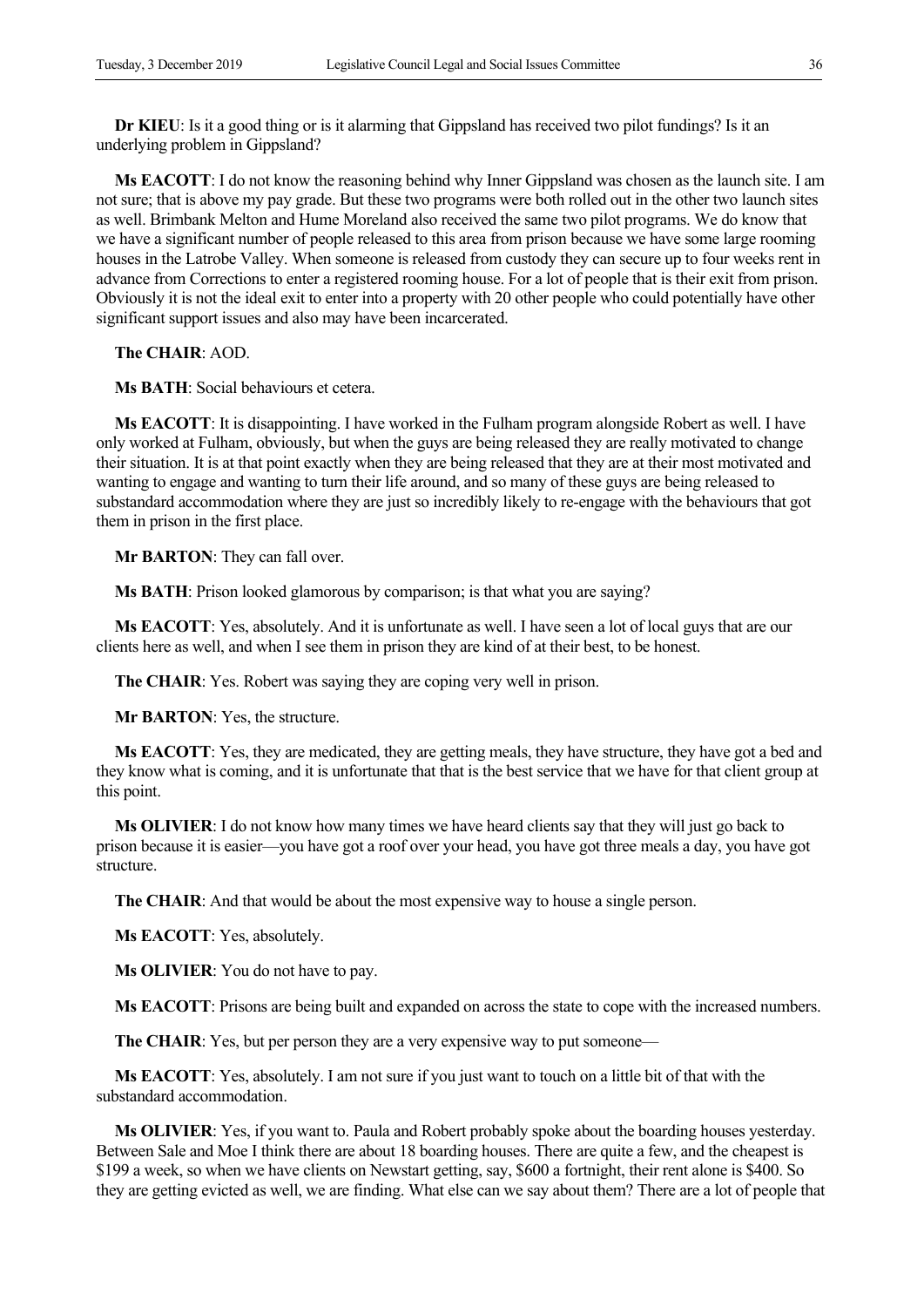are exiting prison into the boarding houses, so there are lots of drugs and alcohol and people with mental health issues. Unfortunately they are just not really nice places. You see people in prison that are so motivated to change, and when we are just placing them back in these boarding houses where the person in the room next to them is using drugs they just go straight back to that, and then they just end up back in prison again. There was a report that was done recently about the substandard accommodation, and it was saying that in 2017 DHHS it was the HEF funding, wasn't it?

**Ms EACOTT**: Yes.

**Ms OLIVIER**: They spent \$2.5 million in public funds to accommodate 9000 households in temporary accommodation, most of which is substandard and lacking the facilities to enable residents to cook and clean for themselves. There was a hotel in particular that we have used where they make about \$500 000 a year, so 20 per cent of that \$2.5 million. There are a couple towards Melbourne that we have used as well. Most of these people have reported that there are bedbugs, stabbings, assaults and all sorts of horrible things that go on in these places, but we really do not have any other options.

**The CHAIR**: What report is that?

**Ms EACOTT**: It is called *A Crisis in Crisis*.

**Ms OLIVIER**: Yes, *A Crisis in Crisis*, prepared by the Northern and Western Homelessness Networks, which you would be aware of.

**The CHAIR**: We will source that and circulate it.

**Ms EACOTT**: Absolutely. Although the property has been fantastic in the sense that, like I said, it provides support for people who otherwise would not receive it, there are obviously shortcomings as well. Again the short-term housing options for people exiting custody—there is no increase in that space, and there has been no investment or increase in affordable long-term housing, in particular the singles units, and particularly for those under 55. We do see that there are a lot of over-55 singles units, but the under 55s are lacking in that space as well. So for us what we see as meaningful and what we would like to see as a solution is obviously a significant increase in affordable housing. That is both the Government's responsibility and our responsibility as a housing association. We would also like to see an increase in suitable short-term accommodation—and it might sound trivial—inclusive of people's pets. Those that come through our doors have been through significant amounts of trauma, and it might not be a registered support dog, but it is.

**Mr BARTON**: I get it. Don't worry, I get it.

**Ms BATH**: They are all support dogs.

**Ms EACOTT**: Yes, absolutely.

**Ms OLIVIER**: And we hear it every day that people would rather just sleep in their car than give up their pets, and we do get that all the time. People will sleep in their car with their dog as opposed to—well, there is nothing else, because the boarding houses do not accept pets anymore. The caravan parks will not, the ones that actually take our clients, as well. We find that out of a lot of the caravan parks there is only one that will take our clients, so that is where we struggle as well.

**Ms EACOTT**: We would also like to see—again, like Quantum had mentioned—an increased capacity for services to provide longer term support. I know that is kind of on the State Government's radar. Along with the outcomes, measures and things like that, it is something that they are looking at. It is just a matter of how it is interpreted, I suppose, and then how it is going to be rolled out across the state.

**Dr KIEU**: What do you mean by capacity? Is it staff levels?

**Ms EACOTT**: Yes, staffing capacity and just making it a priority to be able to provide the support that people need rather than looking at the numbers coming through the door. We would like to see an integration with allied services—mental health, drug and alcohol—having a combined purpose, I suppose, of all of the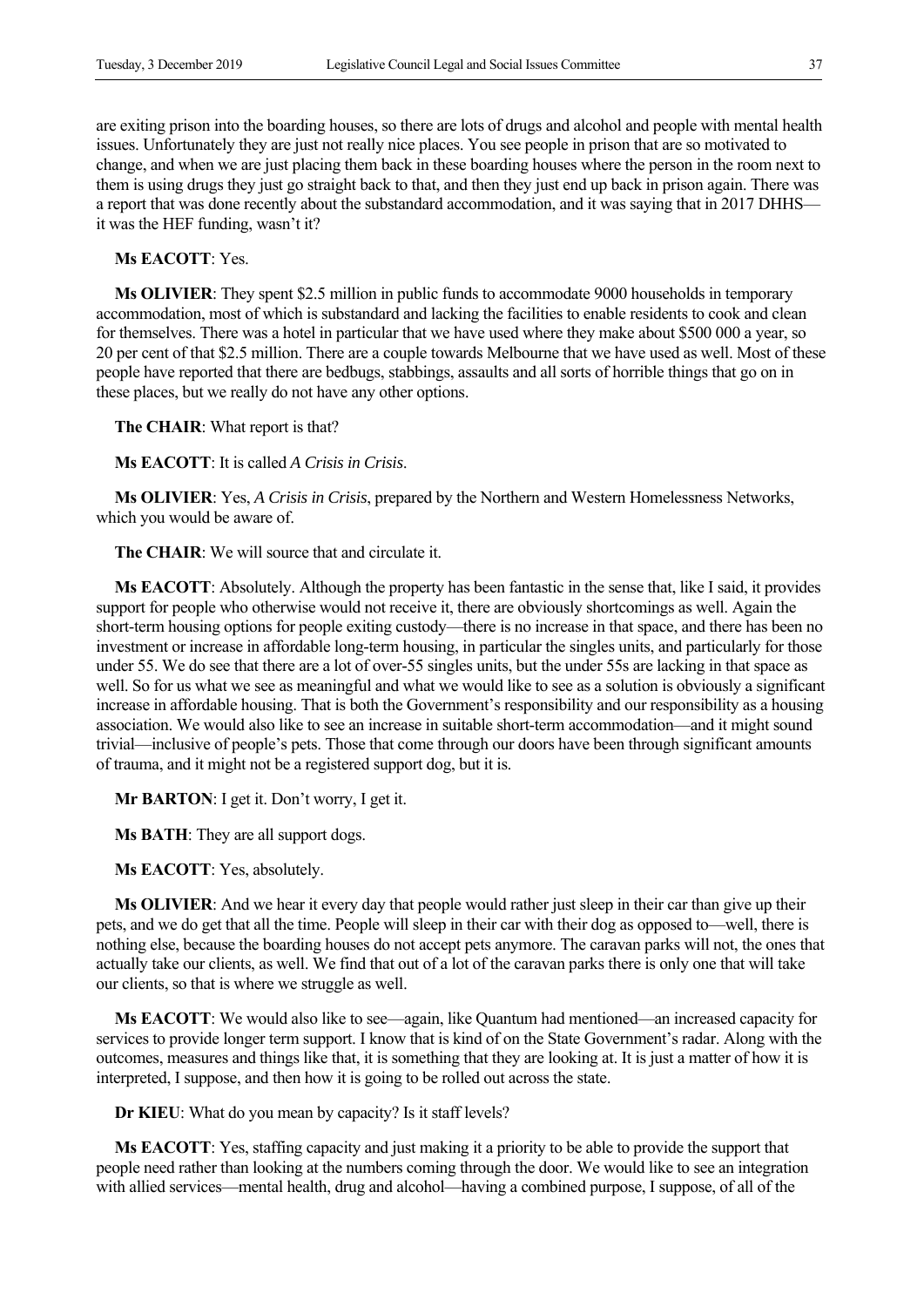funded agencies, not just in our own sector, looking at people holistically and having all funded services have that same vision. That would be ideal. I think that would work towards an increased accountability for agencies to work together and to provide a better outcome for their clients. With some of the programs that have been funded—the pilot programs, the Enhanced Housing Pathways, Brief Intervention and the Private Rental Assistance Program—they have all been fantastic and they are all filling a gap, but obviously the private rental market is not going to solve homelessness; there are just not enough houses in that space.

We thought it might be interesting also just to mention that with the Private Rental Assistance Program there is the ability to use the funding more flexibly than HEF, so more flexibly than the traditional funding that we have had.

**The CHAIR**: Yes, we have heard this.

**Ms EACOTT**: We have done a little bit of analysis and found that tenancies were more likely to be sustained when the brokerage was used outside of the HEF guidelines, which is interesting. There was an 8.25 per cent failure rate compared to 5.47 per cent, and that is over the three years that we have run it in Outer Gippsland.

**Ms LOVELL**: Did you say that SHASP no longer exists?

**Ms EACOTT**: That was a Quantum-funded program, so SHASP I think has been rebranded slightly, but that was in the advocacy and support space.

**Ms LOVELL**: SHASP was a statewide program.

**Ms EACOTT**: Yes. Quantum were running it locally.

**Ms LOVELL**: Oh, locally.

**Ms EACOTT**: Yes. But I believe it was discontinued and then brought out as something that was just called something else, essentially; that was my understanding. That is basically it. Is there anything that you wanted to add?

**The CHAIR**: Right at the bottom you have got 'Increased accountability'; I just wondered if you might tell us what you mean by that.

**Ms EACOTT**: Yes. That is sort of like what I was saying with the integration between services. The way things sit at the moment—it sounds terrible—there is a lot of handballing between services, so between housing, family violence, drug and alcohol and mental health. You know, you have got someone in mental health saying, 'I can't address their mental health until they've stopped using', and someone in drug and alcohol saying, 'Well, I can't address their drug and alcohol until they've got housing', and then housing saying—

**The CHAIR**: 'I can't give them a house until—

**Ms EACOTT**: 'I can't give them a house until …'—yes. Everyone is going around and around in circles and no-one is actually providing a service to that person. As a worker, we sort of sit there going, 'Well, who takes responsibility for that?'. You know, they are coming in asking for help and we are sending them around in circles. Sometimes for us as workers it is hard to navigate our sector, so—

**The CHAIR**: Let alone someone with an ABI.

**Ms EACOTT**: Yes. For someone who presents who might not be able to read and write, who is not from the area or who does not have support and is just being bounced around in circles, it would be infuriating. So we would like to see—and I am not really sure exactly how it would look—agencies take a little bit more responsibility for that, because we are here to help people; that is what we are paid to do.

**The CHAIR**: Yes, so let us do that. We have got a few minutes.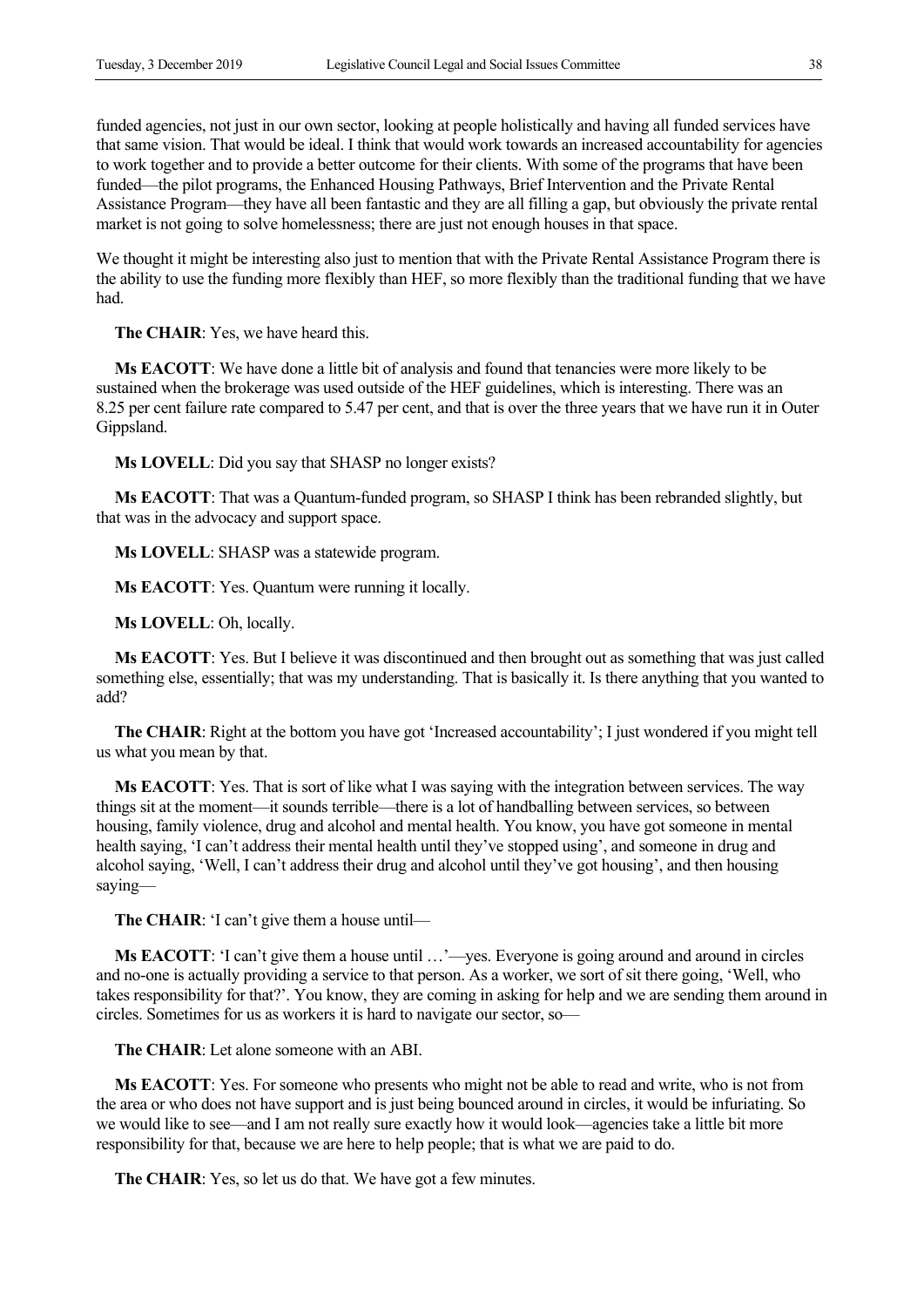**Dr KIEU**: That is a very grim picture there. I am just wondering about some of the technicalities on page number 2. In the age range I could understand that 21 to 25 years is about 14 per cent, but what about the 46 to 55? It is also 15 per cent. Those are the two highest. The younger age is understandable because of the unaffordability of housing and having no history of rental, but why are the older cohort having that problem?

**Ms EACOTT**: They can be people who have been through our system multiple times. They could be people who have had a relationship breakdown, people who have lost their employment, people released from custody. There are so many reasons why it could be that particular age range. We are not funded to work with anyone under 16, and anyone basically 16 to about 21 will get a specialist youth referral. We in particular work with that sort of older adult age range. We see a lot of different reasons. It could be families who are presenting because of—

**Dr KIEU**: You group within the age range.

**Ms EACOTT**: Yes—housing affordability, those sorts of things. That can be why. We also had a little bit of a look at our HEF funding. We are the main HEF provider for this region and we get \$196 000 in HEF. We assisted over 1000 people with that, which works out to be \$194 per person, which does not even cover a week in a rooming house. So it is really hard to make a significant impact.

**Ms OLIVIER**: It is like 153 per cent of our target.

**Ms EACOTT**: Yes, it is 153 per cent of the target, so on a numbers basis it looks really good, but if you look at the people, it is really hard to make a significant impact.

**The CHAIR**: And I think that is what we are hearing loud and clear.

**Ms MAXWELL**: Something that we sort of hear about constantly is that administrative work, which takes workers away from their actual support for that person. You spoke about the accountability of other organisations, and I guess understanding that each organisation is funded to do a certain role with a certain number of allocated clients at a certain age et cetera, which is something that contributes to those barriers. Would you see it beneficial if along with the funding that was given to agencies there was more funding in a bucket for case coordinators who could do some of that administrative role but also be the one liaison person amongst all those agencies? That one person works continually with those clients, that number of clients, so that they are not bouncing from one to the other and somebody is helping them to navigate. Because I think a part of the barriers and causes of homelessness is that people get so lost in the system and it all becomes so overwhelming that, like you said, it is easier to just go back to prison.

**Ms EACOTT**: Yes, that would be incredible. It would be a significant investment in all of those people, but—

**Ms MAXWELL**: It is practical, though.

**Ms EACOTT**: Yes, exactly. Particularly for those clients that need that longer term support, like I was saying, we are aware that the State Government is looking at longer periods of support for the people that need it. For those client groups in particular it would be a fantastic thing to have that continuity and know for them as well that they have got one primary contact, for example, and know that they can assist them to navigate, because a lot of our clients come in and they cannot remember all of their appointments because they have got Centrelink appointments, they have got jobseeker appointments, they have got to come in and see us, they are also seeing Child First, they have got a worker at Latrobe Community Health maybe in drug and alcohol and they are trying to keep up with everybody. That would be difficult for me to navigate as well, so having that personal system to guide them through that process would be incredible.

**Ms BATH**: Thanks very much. Interesting in your submission or your little synopsis on community housing were comments about disabilities—persons with disabilities, clients with disabilities. I am wondering if you could paint a picture in a reasonably short space of time of the needs there, which I am assuming are quite high. What is happening there? What are the shortfalls? What is your experience dealing with people and their success or otherwise in getting public homes for disability?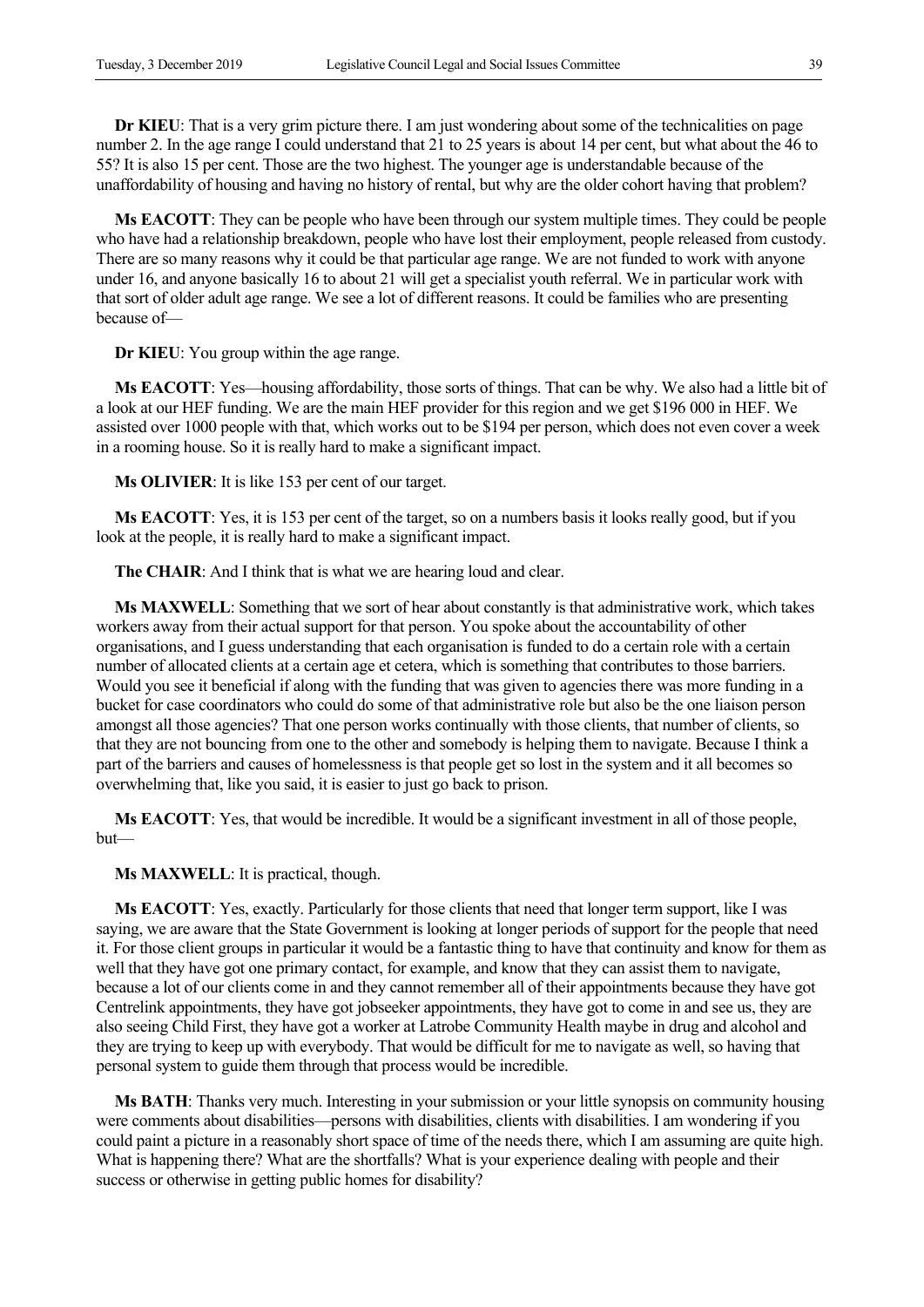#### **The CHAIR**: Could I just put NDIS into that question as well?

**Ms EACOTT**: Yes, absolutely. With our experience—it varies obviously as well, whether we are talking about physical disabilities or intellectual disabilities and things like that—it is about having the increase in capacity, like Aleisha's program, for example, to work with someone with an intellectual disability who we still believe could sustain housing, because ultimately we have to look at: can this person sustain independent living? That is a big component of how we operate. So Aleisha would be able to support them to access a private rental, go to viewings, understand how to complete paperwork, attend a real estate—those sorts of things. When we are looking at physical disabilities it can become a lot more difficult just because of the region which we are working in—suitability of properties. I am not sure how much of Morwell you got to see, but—

**Ms BATH**: My office is in Traralgon.

**Ms EACOTT**: Oh, there you go. So obviously a lot of the private rental stock is right up on the hill, up on Morwell. It is like they have all got 15 stairs at the front and at the back. Even a lot of our transitional properties are not suitable for someone with a physical disability because of the amount of stairs. We do not have accessible bathrooms for people in a wheelchair—those sorts of things. It is really difficult. We do manage the Indigenous family violence refuge

One of those units is modified for someone in a wheelchair. So we have that capacity, but obviously that is limited. It is someone who is Indigenous experiencing family violence.

**The CHAIR**: And with a disability.

**Ms EACOTT**: Yes, with a disability. So although it is needed it is a very specialised group. But if we are particularly looking at long-term housing, whether it be private rental or public housing or even our long-term stock, it is limited by the area in which we are working.

**Ms BATH**: So anything new needs to encompass and have that lens over that disability—a lens over it.

**Ms OLIVIER**: And I would say that is similar with the short-term options too, with the boarding houses. I think there is only one. I can only think of McMillan Street that you could get into the rooms with a wheelchair because that was an old nursing home. So that is the only one I can think of out of 18.

**Ms EACOTT**: And you could not put someone in a wheelchair in there because they would just be too vulnerable being in a property with 20 other people. They would just be too vulnerable to put in there. We could not do that.

**The CHAIR**: We have run out of time, but I am going to give the Deputy Chair the last question.

**Dr KIEU**: This is I think important because we have heard about the frustration with the silo mentality and the frustrations with the targeted focus rather than the outcome focus. What do you think about this model: a single case manager taking care of one particular person with the funding wrapped around that person? And in order to get around the bowl passing around the different services and different departments, those services only get the money or the funding for that particular person decided by that case worker.

**Ms EACOTT**: Kind of like an NDIS funding model?

**Dr KIEU**: Yes.

**Ms EACOTT**: I mean, it would be interesting to look at. I think there has been an impact regionally with the NDIS rollout, with agencies closing down and things like that—they cannot sustain their overheads because of the instability of funding—so there would have to be considerations there. But I think that would increase accountability, in particular if someone is not satisfied with the service that they are receiving. I think we need to maintain that people have a need and we need to meet that, and it is not as simple as just marking them down and recording their names and then closing their file.

**The CHAIR**: That is right, and I think when you focus on the client the outcomes are so much better.

**Ms EACOTT**: Yes.